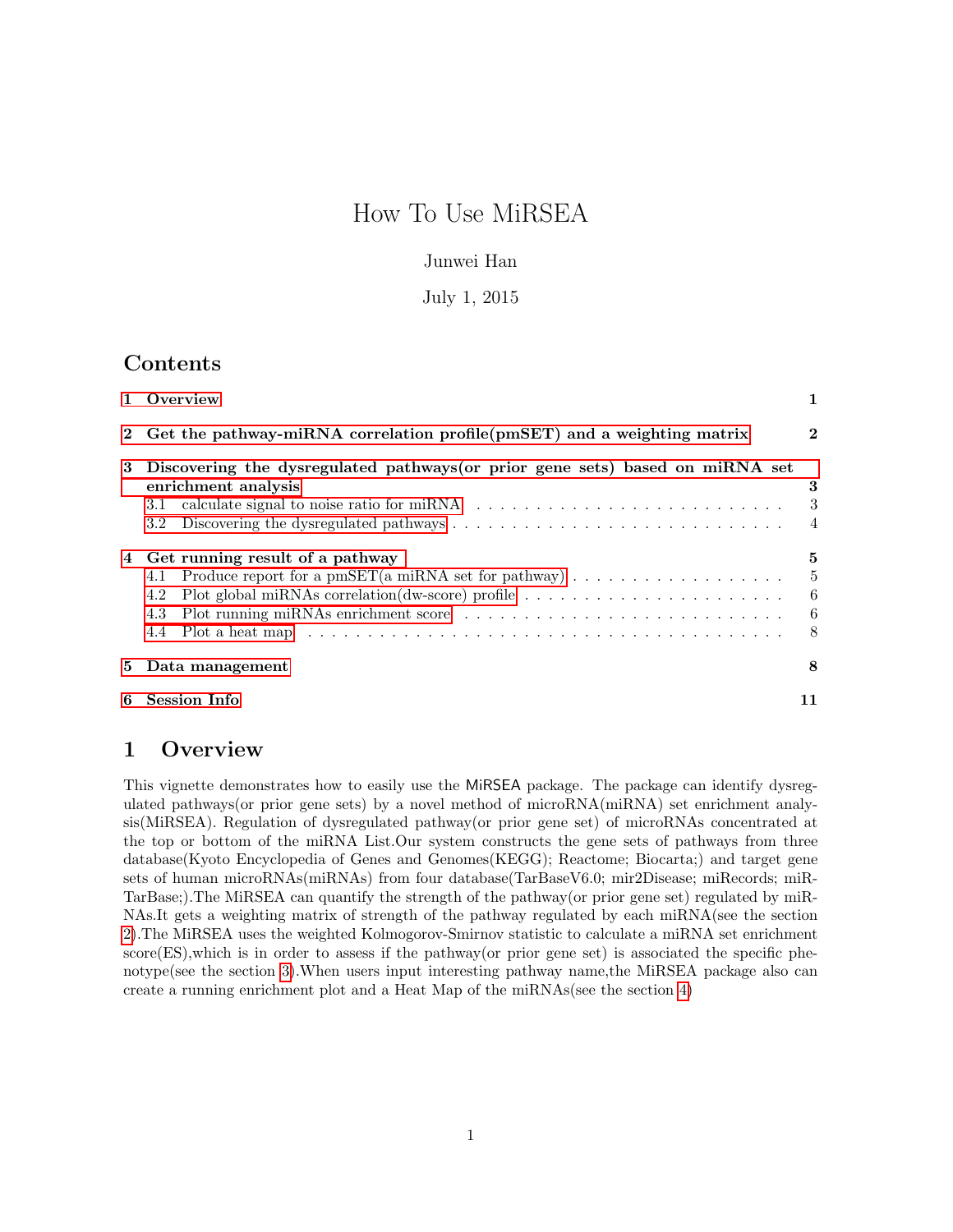## <span id="page-1-0"></span>2 Get the pathway-miRNA correlation profile(pmSET) and a weighting matrix

The section introduces how to obtain the pathway-miRNA correlation file and a p.value weighting matrix.The miRNA and target gene data are collected from the four popular public microRNA databases(TarBase V6.0; mir2Disease; miRecords and miRTarBase). Each rows of the dataframe represents a target gene set of miRNA. The human pathways data are collected from the three popular public databases (KEGG, Reactome,Biocarta).Each rows of the downloaded dataframe represents a gene set of pathway,whose first and second column are the pathway name and source.

MiRSEA calculate a weighting matrix by hypergeometric test,which represent strength of the pathway(or prior gene set) regulated by each miRNA.Each row of the weighting matrix represents a pathway, whose columns represent miRNA. The weighting value(w) of the matrix is 1- p value of hypergeometric test,which can quantify the strength of the pathway(or prior gene set) regulated by the miRNAs.The smaller p value is represent the bigger strength of regulate.For each human pathway(or prior gene set),MiRSEA get a co-regulated miRNA set of the pathway(or prior gene set)(pmSET,w>0).

The following commands can obtain the pathway-miRNA correlation file(pmSET) and a weighting matrix of p value.

```
> #getting KEGG pathway and human miRNAs Correlation profile(pmSET)
> #and getting a weighting matrix of human miRNAs
> p22m<-Corrp2miRfile(pathway="kegg",species="example")
> #getting a weighting matrix of human miRNAs
> p_value<-p22m$p
> p_value[1,1:15]
 hsa-miR-221 hsa-miR-222 hsa-miR-124a hsa-miR-127 hsa-miR-122a
          1 1 1 1 1
hsa-miR-199b hsa-miR-106a hsa-miR-17-5p hsa-miR-101 hsa-miR-29b
          1 1 1 1
 hsa-miR-504 hsa-miR-19a hsa-miR-21 hsa-miR-15b hsa-let-7a
          1 1 1 1
> #getting the column names of matrix(miRNA names)
> miRnames<-colnames(p_value)
> miRnames[1:10]
 [1] "hsa-miR-221" "hsa-miR-222" "hsa-miR-124a" "hsa-miR-127"
 [5] "hsa-miR-122a" "hsa-miR-199b" "hsa-miR-106a" "hsa-miR-17-5p"
 [9] "hsa-miR-101" "hsa-miR-29b"
> #getting the row names of matrix(pathway names)
> pathway.names<-rownames(p_value)
> pathway.names[1:2]
[1] "KEGG_GLYCOLYSIS_GLUCONEOGENESIS" "KEGG_CITRATE_CYCLE_TCA_CYCLE"
> #getting the set of regulating miRNAs of each pathway(pmSET)
> p2miR<-p22m$p2miR
> p2miR[1,1:5]
[1] "KEGG_GLYCOLYSIS_GLUCONEOGENESIS"
[2] "http://www.broadinstitute.org/gsea/msigdb/cards/KEGG_GLYCOLYSIS_GLUCONEOGENESIS"
```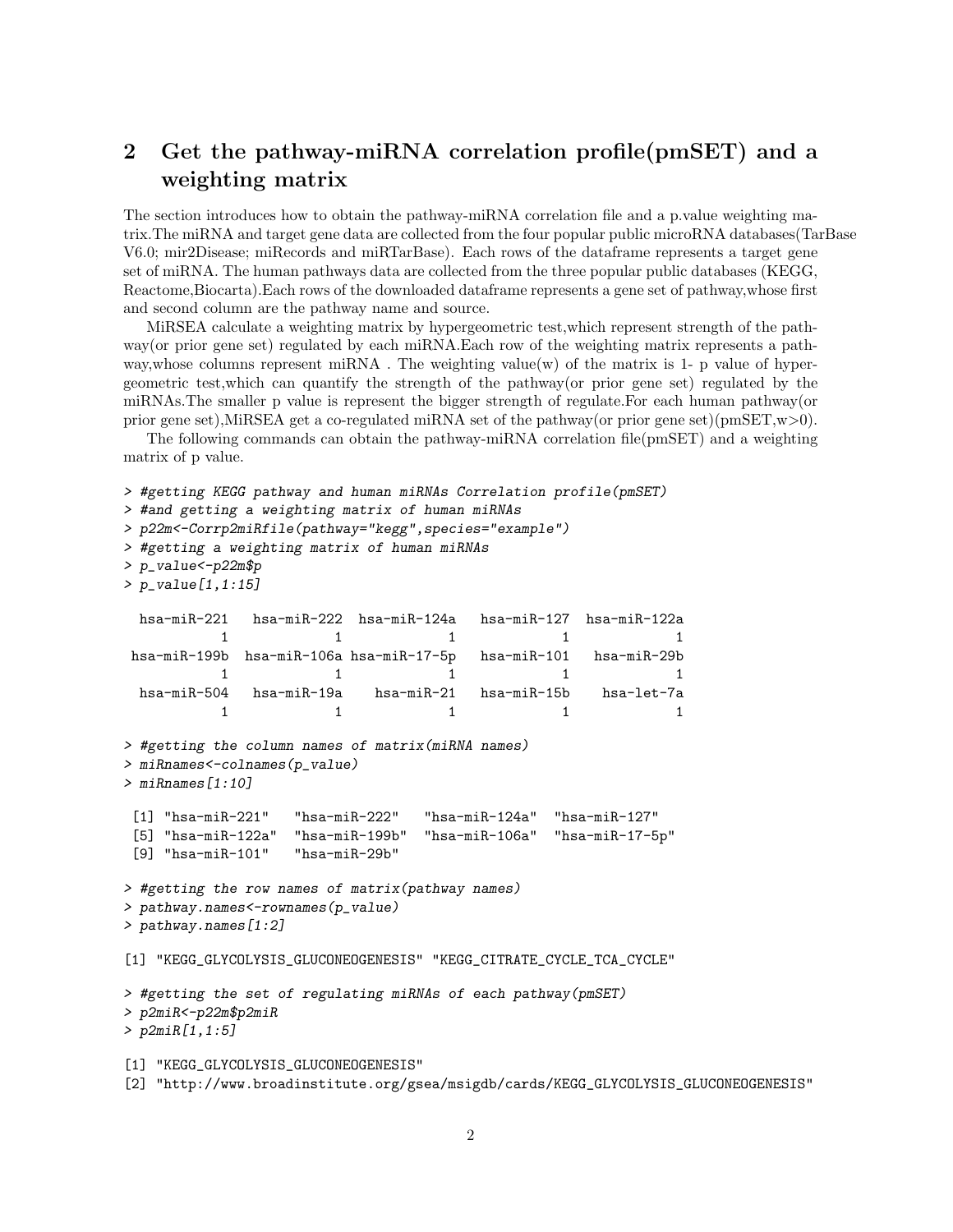```
[3] "hsa-miR-133a"
[4] "hsa-miR-133b"
[5] ""
>##write the results to tab delimited file.
\forallwrite.table(p_value,file="p_value.txt",sep="\t")
>##write the results to tab delimited file.
>write.table(p2miR,file="p2miR.gmt",sep="\t",row.names=FALSE,col.names=FALSE)
```
## <span id="page-2-0"></span>3 Discovering the dysregulated pathways(or prior gene sets) based on miRNA set enrichment analysis

The section introduces the miRNA Set Enrichment Analysis (MiRSEA) method for identifying canonical biological pathways(or prior gene set) associated with a specific phenotype.MiRSEA identify dysregulated pathways(or prior gene set) by calculating the weighted Kolmogorov-Smirnov statistic of the microRNA set(pmSET),which regulate genes in the pathway(see the section [2\)](#page-1-0). MiRSEA calculate differential weighted score(dw-score)for miRNAs, integrated pathway(or prior gene set)regulated by miRNA set and differential expression of miRNA among two phenotypes. MirSEA operates on all miR-NAs from an experiment and get a miRNA list ranking ordered by the dw-score.Finally, the weighted Kolmogorov-Smirnov statistic is used to prioritize the pathways(or prior gene set) by mapping the miRNAs in the pmSET to the miRNA list (see the section [3.2\)](#page-3-0)

#### <span id="page-2-1"></span>3.1 calculate signal to noise ratio for miRNA

For each miRNA,The function S2Ncan calculate the differential expression scores(signal to noise ratio) of cancer samples and control samples.The following commands can calculate the differential expression scores(signal to noise ratio) of miRNAs in a given miRNA expression dataset.

```
> #input example expression dataset
> A<-matrix(runif(200),10,20)
> ##input a class.labels("0" or "1") of the expression dataset
> a1 < -rep(0, 20)> a1[sample(1:20,5)]=1
> a1<-sort(a1,decreasing=FALSE)
> #Calculate the differential expression score for miRNAs
> M1<-S2N(A, class.labels=a1, miR.labels=seq(1,10), nperm=100)
> #print the top five observed results to screen
> M1$obs.s2n.matrix[1:5,1]
[1] -0.075356456 0.209569993 -0.006544964 -0.560755471 -0.404036115
> #print the top five permutations results to screen
> M1$s2n.matrix[1:5,1:5]
            [,1] [,2] [,3] [,4] [,5]
[1,] 0.208323135 -0.02876578 0.02551663 -0.1765586 0.0008914308
[2,] -0.005986801 0.12020000 -0.05426184 -0.3230220 0.1029414575
[3,] -0.224426120 0.29305149 0.06382128 0.3179962 0.1196226988
[4,] -0.013396030 -0.39524257 0.12386142 0.1847432 -0.1230411214
```
[5,] -0.040512630 -0.02099609 -0.04186791 -0.1059523 0.1182853438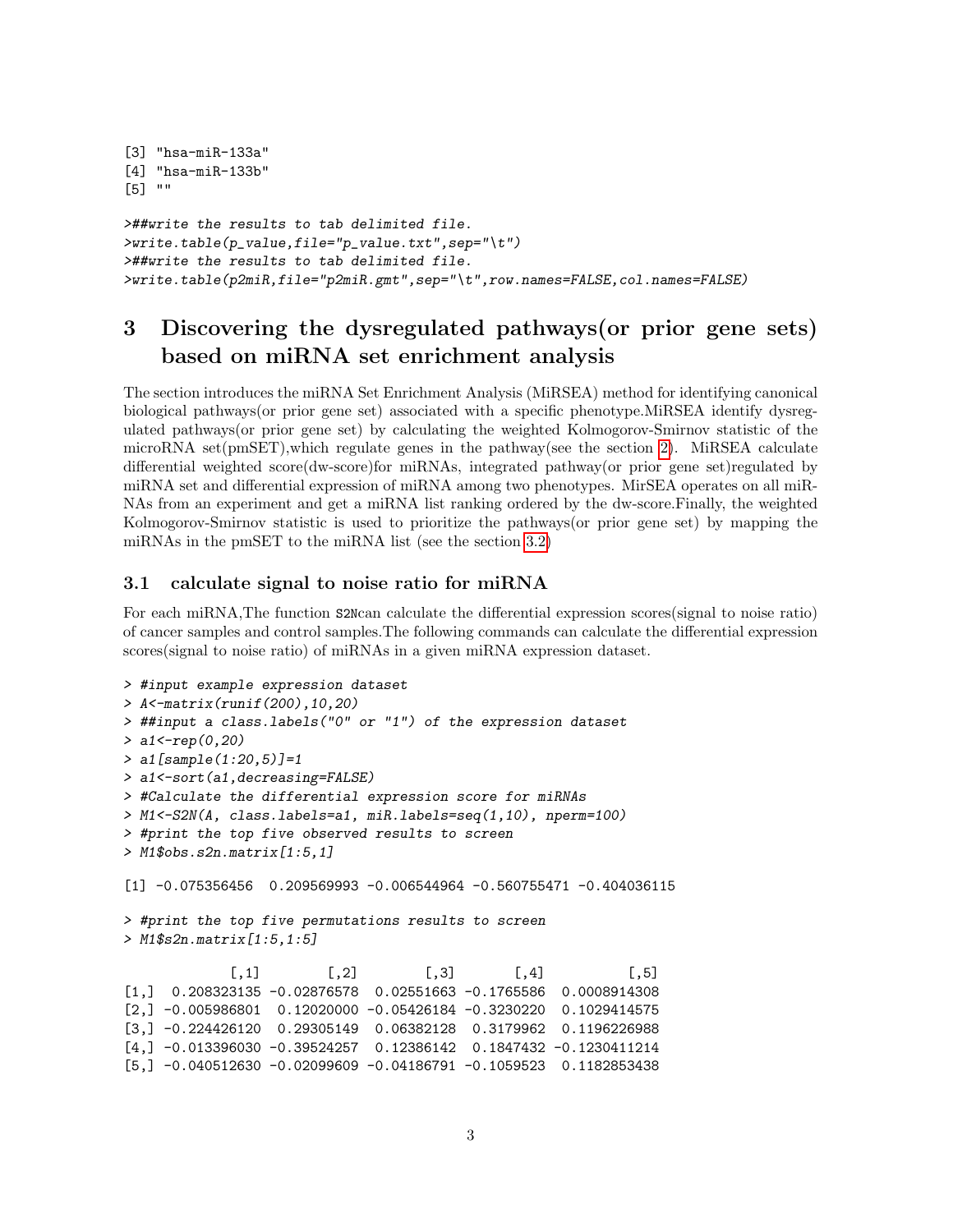#### <span id="page-3-0"></span>3.2 Discovering the dysregulated pathways

MiRSEA identify dysregulated pathways(or prior gene sets) by calculating the weighted Kolmogorov-Smirnov statistic of the microRNA set(pmSET),which regulate genes in the pathway(or prior gene set).The weighted Kolmogorov-Smirnov statistic is used to evaluate each pathway(or prior gene set) and the permutation is used to calculate the statistical significance of pathways(or prior gene set).

The function MirSEA can identify the dysregulated pathways(or prior gene sets). The following commands can identify the dysregulated pathways(or prior gene sets) in a given miRNA expression dataset with default parameters.

```
> #input example expression dataset
> #input.ds <- readLines("F:/lsy/xin data/GSE36915.gct")
> input.ds <- GetExampleData("dataset")
> ##input a class.labels of the expression dataset
> #input.cls <- readLines("F:/lsy/xin data/GSE36915.cls")
> input.cls <- GetExampleData("class.labels")
> #get example of p value matrix
> #p_value<-p22m$p
> p_value <- GetExampleData("p_value")
> #get example of correlation profile
> #p2miR<-p22m$p2miR
> p2miR <- GetExampleData("p2miR")
> #identify dysregulated pathways by using the function MirSEA
> MirSEAresult <- MirSEA(input.ds,input.cls,p_value,p2miR,
+ reshuffling.type = "miR.labels", nperm = 100,
+ weighted.score.type = 1, ms.size.threshold.min = 10,
+ ms.size.threshold.max = 500)
> #print the summary results of up-regulated pathways to screen
> summaryResult1<-MirSEAresult$report.phen1
> summaryResult1[1:5,]
                       Pathway SIZE
1 KEGG_ACUTE_MYELOID_LEUKEMIA 75
2 KEGG_BLADDER_CANCER 101
3 KEGG_THYROID_CANCER 59
4 KEGG_NON_SMALL_CELL_LUNG_CANCER 89
5 KEGG_CHRONIC_MYELOID_LEUKEMIA 114
                                                                     SOURCE
1 http://www.broadinstitute.org/gsea/msigdb/cards/KEGG_ACUTE_MYELOID_LEUKEMIA
2 http://www.broadinstitute.org/gsea/msigdb/cards/KEGG_BLADDER_CANCER
3 http://www.broadinstitute.org/gsea/msigdb/cards/KEGG_THYROID_CANCER
4 http://www.broadinstitute.org/gsea/msigdb/cards/KEGG_NON_SMALL_CELL_LUNG_CANCER
5 http://www.broadinstitute.org/gsea/msigdb/cards/KEGG_CHRONIC_MYELOID_LEUKEMIA
      ES NES NOM p-val FDR q-val Tag \\% Mir \\% Signal
1 0.50616 1.9373 0 0 0.333 0.0658 0.341
2 0.43799 1.7193 0 0 0.317 0.094 0.326
3 0.45576 1.698 0 0 0.339 0.0905 0.331
4 0.45229 1.6955 0 0 0.337 0.0952 0.341
5 0.43771 1.6948 0 0 0.307 0.0987 0.32
> #print the summary results of down-regulated pathways to screen
```

```
> summaryResult2<-MirSEAresult$report.phen2
```

```
> summaryResult2[1:5,]
```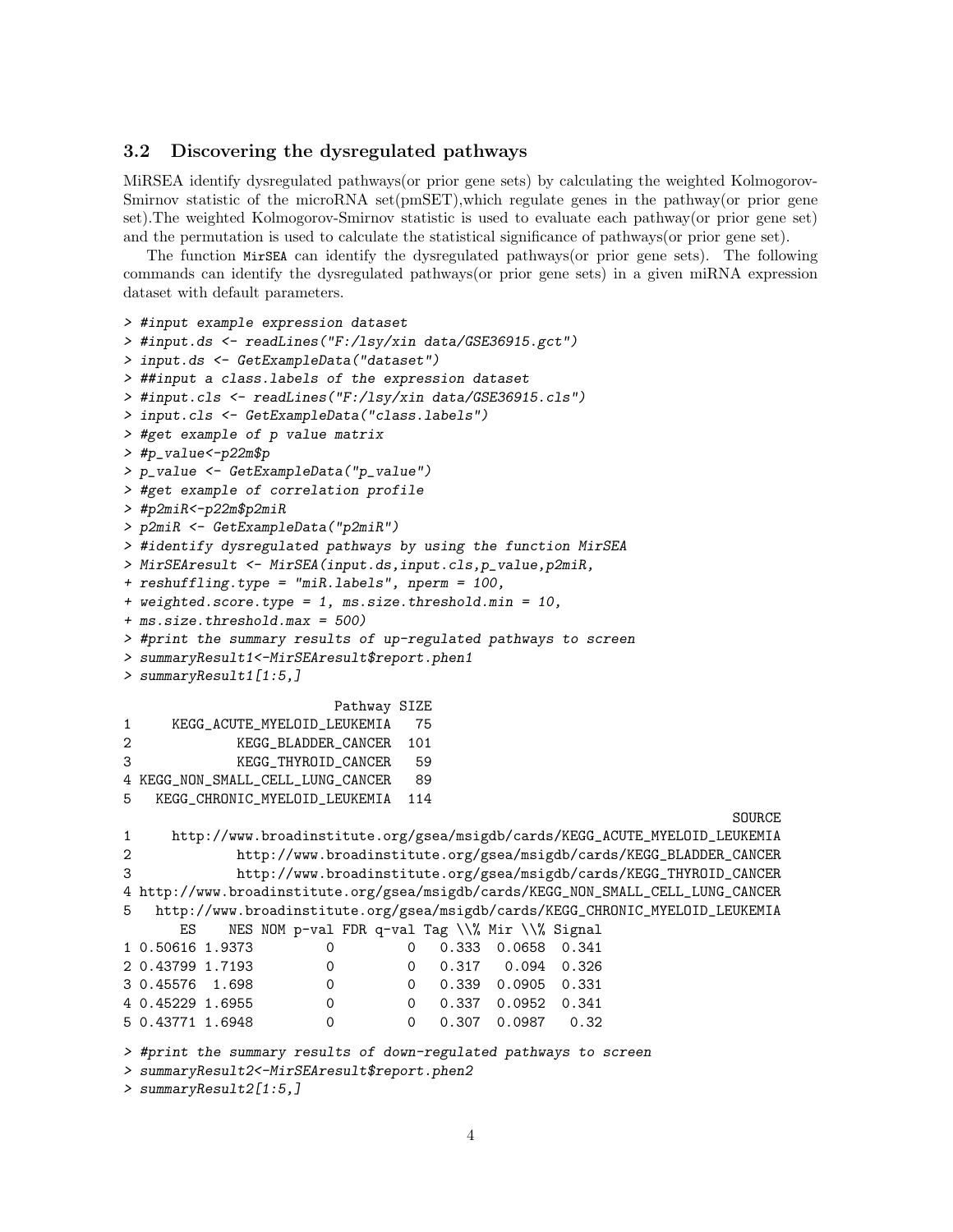|                |                                                     |                |                                                |       | Pathway SIZE       |                |                                                                                                     |
|----------------|-----------------------------------------------------|----------------|------------------------------------------------|-------|--------------------|----------------|-----------------------------------------------------------------------------------------------------|
| $\mathbf{1}$   |                                                     |                | KEGG_N_GLYCAN_BIOSYNTHESIS                     |       |                    | 21             |                                                                                                     |
| 2              |                                                     |                | KEGG_SPHINGOLIPID_METABOLISM                   |       |                    | 10             |                                                                                                     |
| 3              |                                                     |                | KEGG_ECM_RECEPTOR_INTERACTION                  |       |                    | 35             |                                                                                                     |
|                | 4 KEGG_METABOLISM_OF_XENOBIOTICS_BY_CYTOCHROME_P450 |                |                                                |       |                    | 10             |                                                                                                     |
| 5              |                                                     |                | KEGG_DRUG_METABOLISM_OTHER_ENZYMES             |       |                    | 11             |                                                                                                     |
|                |                                                     |                |                                                |       |                    |                | SOURCE                                                                                              |
| $\mathbf{1}$   |                                                     |                |                                                |       |                    |                | http://www.broadinstitute.org/gsea/msigdb/cards/KEGG_N_GLYCAN_BIOSYNTHESIS                          |
| $\overline{2}$ |                                                     |                |                                                |       |                    |                | http://www.broadinstitute.org/gsea/msigdb/cards/KEGG_SPHINGOLIPID_METABOLISM                        |
| 3              |                                                     |                |                                                |       |                    |                | http://www.broadinstitute.org/gsea/msigdb/cards/KEGG_ECM_RECEPTOR_INTERACTION                       |
|                |                                                     |                |                                                |       |                    |                | 4 http://www.broadinstitute.org/gsea/msigdb/cards/KEGG_METABOLISM_OF_XENOBIOTICS_BY_CYTOCHROME_P450 |
| 5              |                                                     |                |                                                |       |                    |                | http://www.broadinstitute.org/gsea/msigdb/cards/KEGG_DRUG_METABOLISM_OTHER_ENZYMES                  |
|                | ES                                                  |                | NES NOM p-val FDR q-val Tag \\% Mir \\% Signal |       |                    |                |                                                                                                     |
|                | $1 - 0.62464 - 1.7726$                              | $\Omega$       | 0                                              | 0.429 | 0.067              | 0.41           |                                                                                                     |
|                | $2 -0.72341 -1.6959$                                | 0.02           | 0.04721                                        |       | $0.4 \quad 0.0247$ | 0.395          |                                                                                                     |
|                | $3 - 0.55125 - 1.6944$                              | $\Omega$       | $\Omega$                                       |       | 0.4 0.0764         | 0.385          |                                                                                                     |
|                | $4 -0.73447 -1.6649$                                | $\overline{0}$ | $\Omega$                                       | 0.4   |                    | $0.0235$ 0.395 |                                                                                                     |
|                | $5 -0.68781 -1.658$                                 | 0.02           | 0.04721                                        |       | $0.364$ 0.0529     | 0.349          |                                                                                                     |

The each row of the summaryResult (data.frame) is a pathway. Columns include 'Pathway name', 'SIZE', 'Pathway Source', 'ES', 'NES', 'NOM p-val','FDR q-val','Tag percentage'(Percent of miRNA set before running enrichment peak),'MiR percentage'(Percent of miRNA list before running enrichment peak),'Signal strength'(enrichment signal strength).

```
>##write the results to tab delimited file.
>write.table(summaryResult1,file="summaryResult1.txt",sep="\t",row.names=FALSE)
>##write the results to tab delimited file.
>write.table(summaryResult2,file="summaryResult2.txt",sep="\t",row.names=FALSE)
```
## <span id="page-4-0"></span>4 Get running result of a pathway

### <span id="page-4-1"></span>4.1 Produce report for a pmSET(a miRNA set for pathway)

When users input a interesting pathway (or prior gene set), the function MsReport can create a report for miRNA set that coordinated regulate this pathway(or prior gene set).Msreport is matrix of input pathway(or prior gene set) which present the detail results. Its columns include "miRNA name", "location of the miRNA in the sorted miRNA list", "dw-scoe of miRNA", "Running enrichment score", "Property of contribution".miRList is a list of drawing parameters for function PlotHeatMap,PlotCorrelation and PlotRunEnrichment.

```
> #get example data
> #input.ds <- readLines("F:/lsy/xin data/GSE36915.gct")
> #input.cls <- readLines("F:/lsy/xin data/GSE36915.cls")
> input.ds <- GetExampleData("dataset")
> input.cls <- GetExampleData("class.labels")
> #get example of p value matrix
> p_value <- GetExampleData("p_value")
> #get example of correlation profile
> p2miR <- GetExampleData("p2miR")
> #get a report of miRNA set for KEGG ERBB pathway
```

```
> Results<-MsReport(MsNAME = "KEGG_ERBB_SIGNALING_PATHWAY", input.ds, input.cls,p_value,p2miR)
```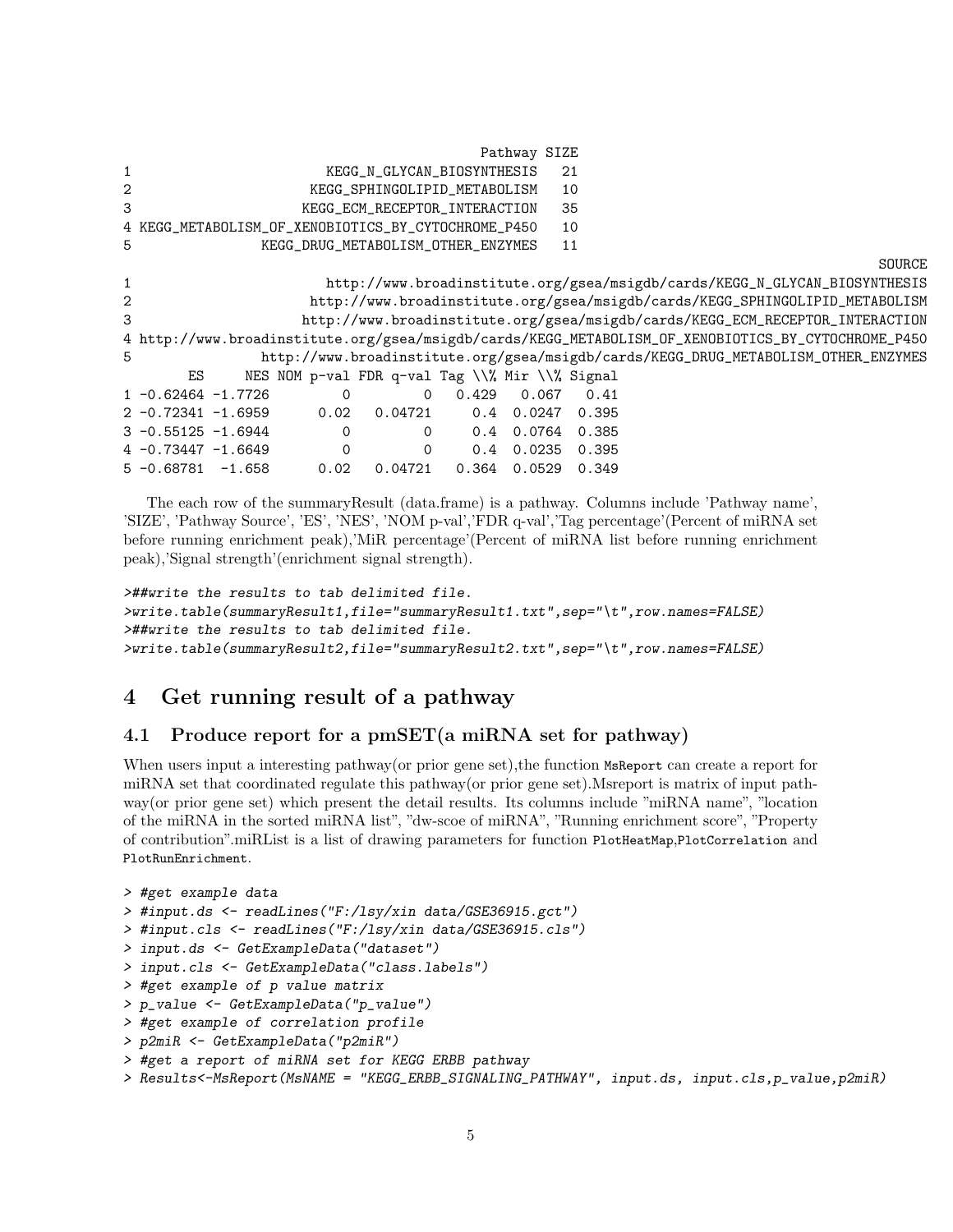```
> # show the report of top five miRNA in the pathway
> Results[[1]][1:5,]
 # MiR LIST LOC TW-SCORE RES CORE_ENRICHMENT
1 1 hsa-miR-424 1 3.09 0.0488 YES
2 2 hsa-miR-7 2 2.34 0.0858 YES
3 3 hsa-miR-34b* 3 1.99 0.117 YES
4 4 hsa-miR-34c-5p 4 1.8 0.146 YES
5 5 hsa-miR-146b-5p 5 1.6 0.171 YES
> miR.report<-Results[[1]]
> ##write the results to tab delimited file.
> write.table(miR.report,file="miR.report.txt",sep="\t",row.names=FALSE)
> #write the detail results of miRNAs for drawing results
> for(i in 1:length(Results[[2]])){
+ miRList<-Results[[2]][[i]]
+ filename <- paste("miRPlots",".txt", sep="", collapse="")
+ write.table(miRList, file = filename, quote=F, row.names=F,col.names=F, sep = "\t",append=T)
+ }
```
### <span id="page-5-0"></span>4.2 Plot global miRNAs correlation(dw-score) profile

The function PlotCorrelation can plot global miR correlation profile for differential weighted scores(dwscore) of miRs

```
> #get example data
> #input.ds <- readLines("F:/lsy/xin data/GSE36915.gct")
> #input.cls <- readLines("F:/lsy/xin data/GSE36915.cls")
> input.ds <- GetExampleData("dataset")
> input.cls <- GetExampleData("class.labels")
> #get a list of miRNA list result
> #Results<-MsReport(MsNAME="KEGG_ERBB_SIGNALING_PATHWAY", input.ds, input.cls,
> #weighted.score.type = 1)
> #miRlist<-Results[[2]]
> miRlist<-GetExampleData("miRList")
> #plot global miRNA correlation profile
> PlotCorrelation(miRlist)
```
Figure [1](#page-6-0) shows the global miRNA correlation profile for differential weighted score(dw-score) of miRNAs.

#### <span id="page-5-1"></span>4.3 Plot running miRNAs enrichment score

The function PlotRunEnrichment can plot running miRNAs enrichment score for the pathway(or prior gene set) result.

```
> #get example data
> #
> input.ds <- GetExampleData("dataset")
> input.cls <- GetExampleData("class.labels")
> #get a list of miRNA list result
> #Results<-MsReport(MsNAME="KEGG_ERBB_SIGNALING_PATHWAY", input.ds, input.cls,
```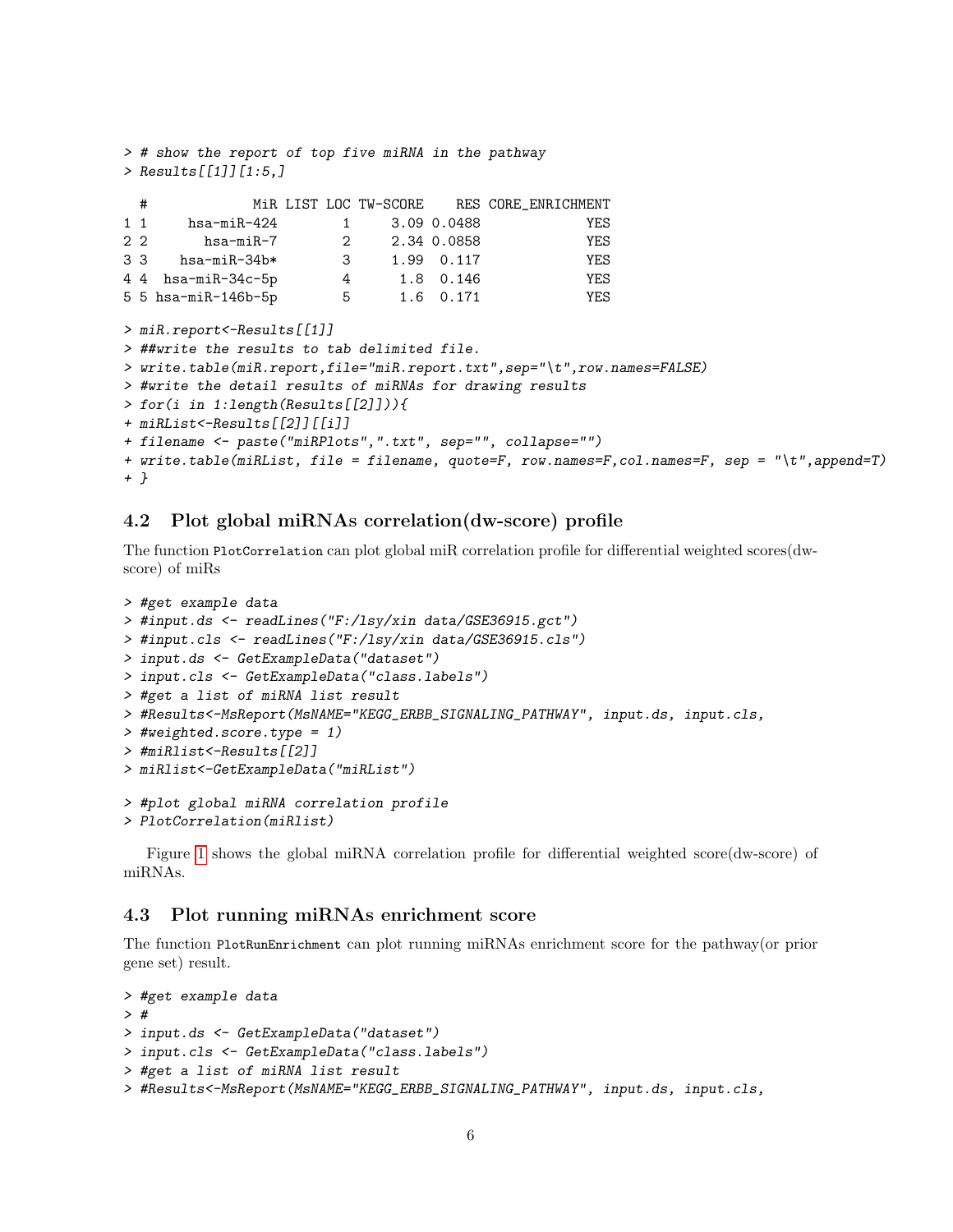

**miR List Correlation (dw−score) Profile**

<span id="page-6-0"></span>Figure 1: The visualization of global miRNAs correlation profile for differential weighted score(dw-score) of miRNAs.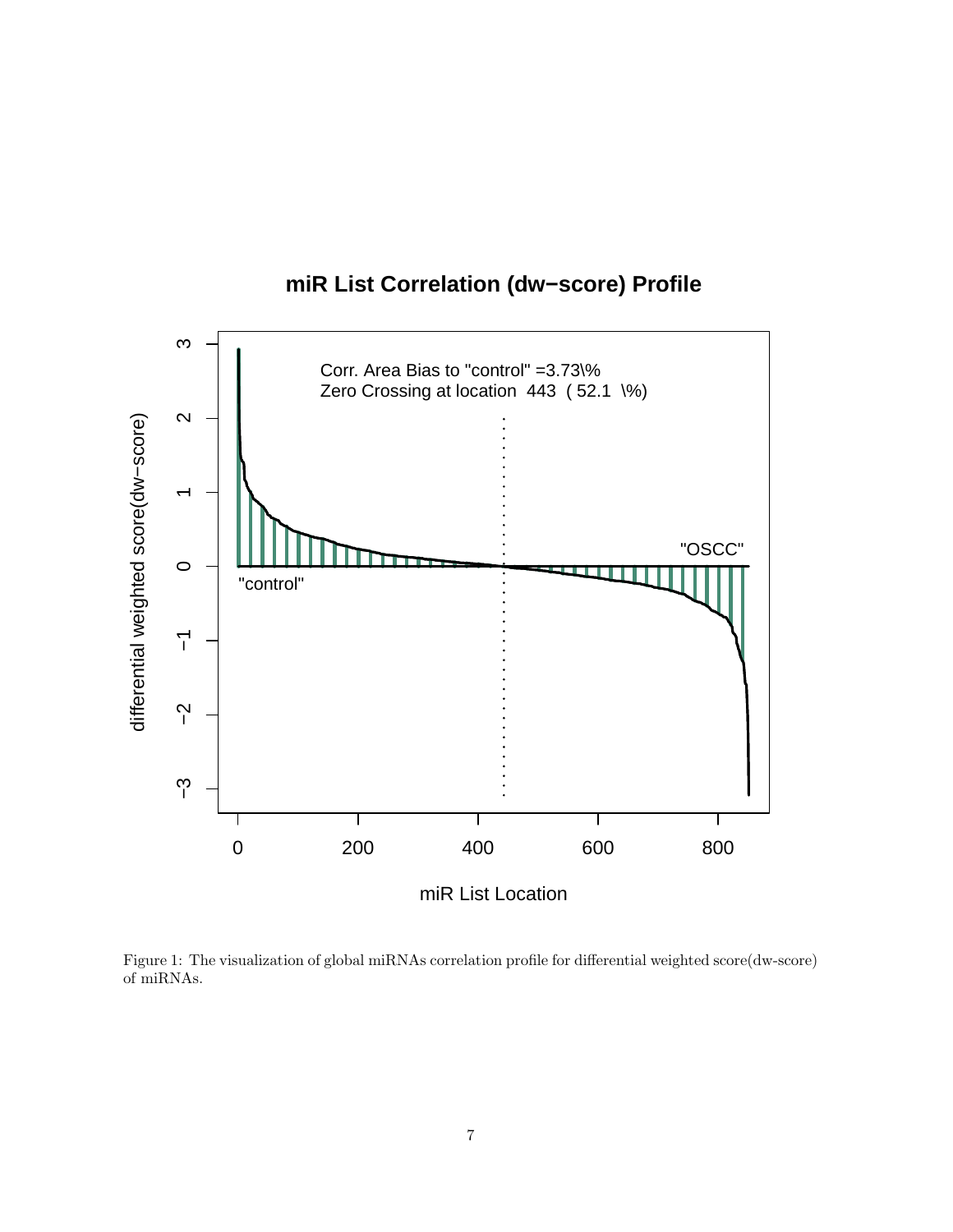```
> #weighted.score.type = 1)
> #miRlist<-Results[[2]]
> miRlist<-GetExampleData("miRList")
> #Plot running miRNAs enrichment score for the pathway result
> PlotRunEnrichment(miRlist)
```
Figure [2](#page-8-0) shows the running miRNAs enrichment score for the pathway(or prior gene set) result

### <span id="page-7-0"></span>4.4 Plot a heat map

The function PlotHeatMap can plot a heat map for a miR set which co-regulate pathway(or prior gene set)

```
> #get example data
> input.ds <- GetExampleData("dataset")
> input.cls <- GetExampleData("class.labels")
> #get a list of miRNA list result
> #Results<-MsReport(MsNAME="KEGG_ERBB_SIGNALING_PATHWAY", input.ds, input.cls,
> # weighted.score.type = 1)
> #miRlist<-Results[[2]]
> miRlist<-GetExampleData("miRList")
> #Plot a heat map for a miRNA set which co-regulate pathway
> PlotHeatMap(miRlist,input.ds,input.cls)
```
Figure [3](#page-9-0) shows a heat map for a miRNA set which co-regulate the pathway

### <span id="page-7-1"></span>5 Data management

The environment variable envData, which is used as the database of the system, stores many data relative to pathway analyses. We can use the function ls to see the environment variable and use ls(envData) to see data in it. These data include pathway, miRTarget,example.CLS,example.GCT,miRList.For example, the variable pathway show some gene sets. The variable mfile include some miRs and their target genes ,which we combined from some databases.The variable example.GCT is an interesting miRNAs expression data and the variable example.CLSis the vector of binary labels(class.labels).The variable miRList provides drawing parameters of miRNA set.

```
> ##data in environment variable envData
> ls(envData)
[1] "biocarta" "example.CLS" "example.GCT" "expMir2Tar" "kegg"
[6] "miRList" "p" "p2miR" "reactome"
```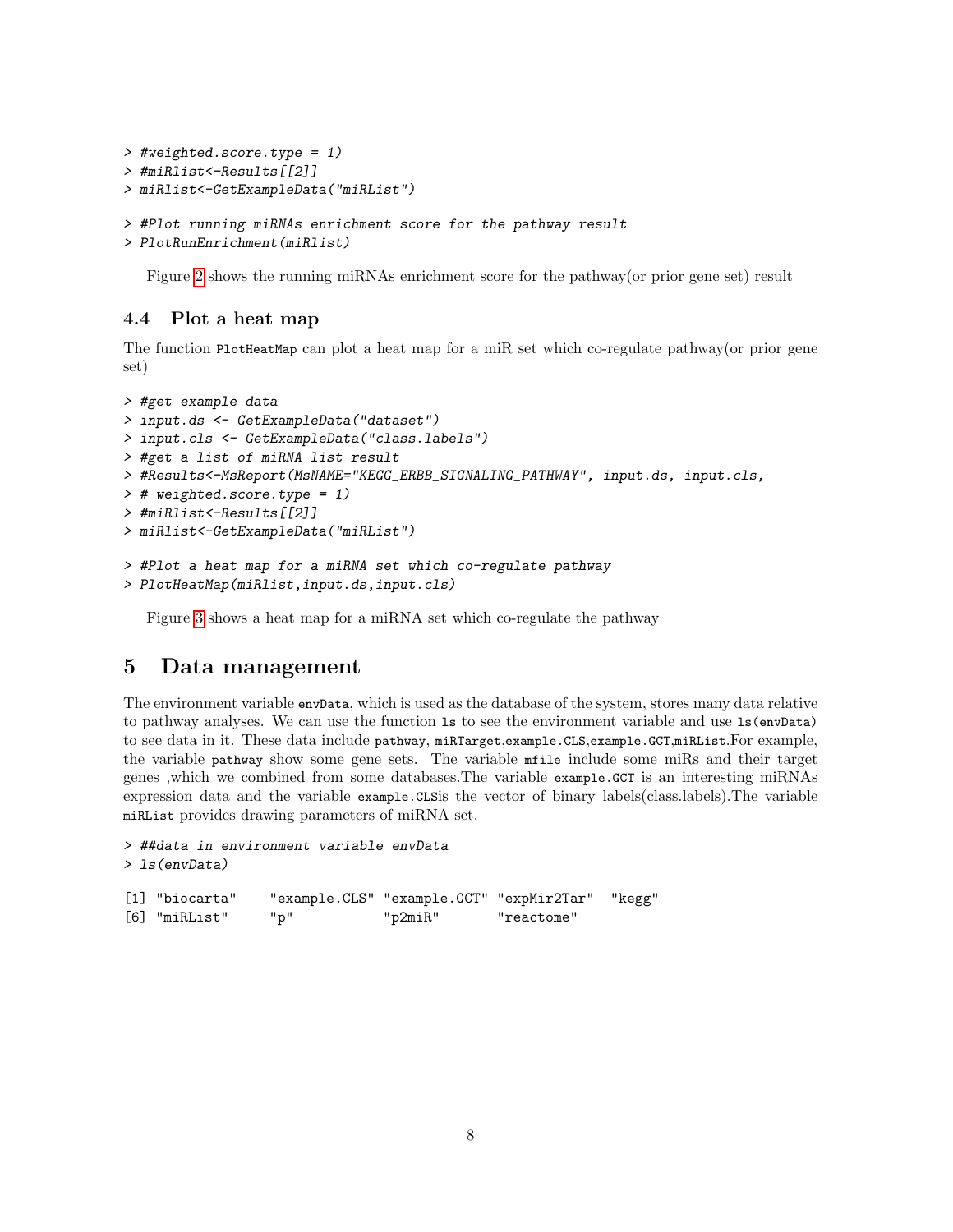

**KEGG\_ERBB\_SIGNALING\_PATHWAY**

<span id="page-8-0"></span>Figure 2: The visualization of the running miRNAs enrichment score for the pathway result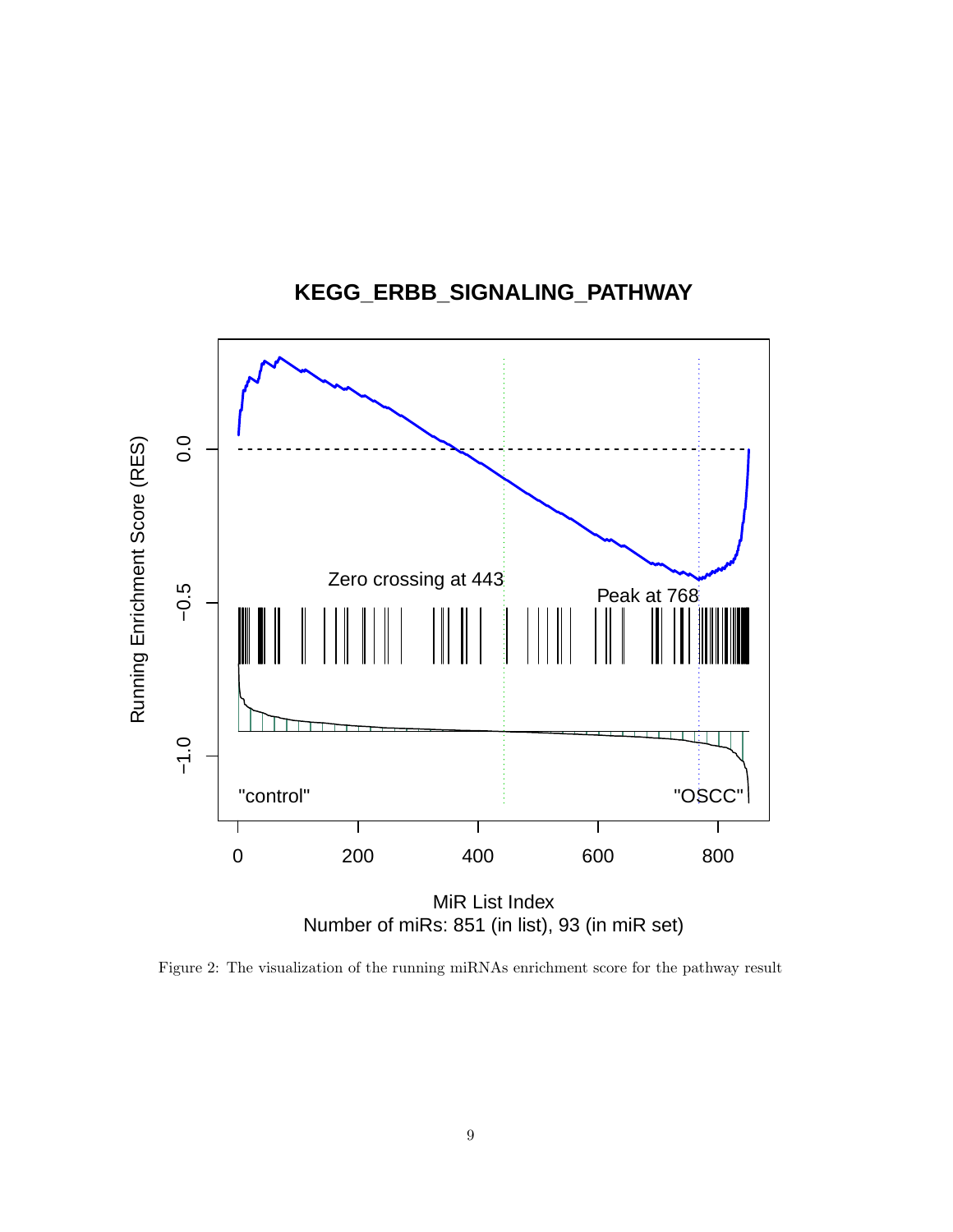

<span id="page-9-0"></span>Figure 3: The visualization of heat map for a miRNA set